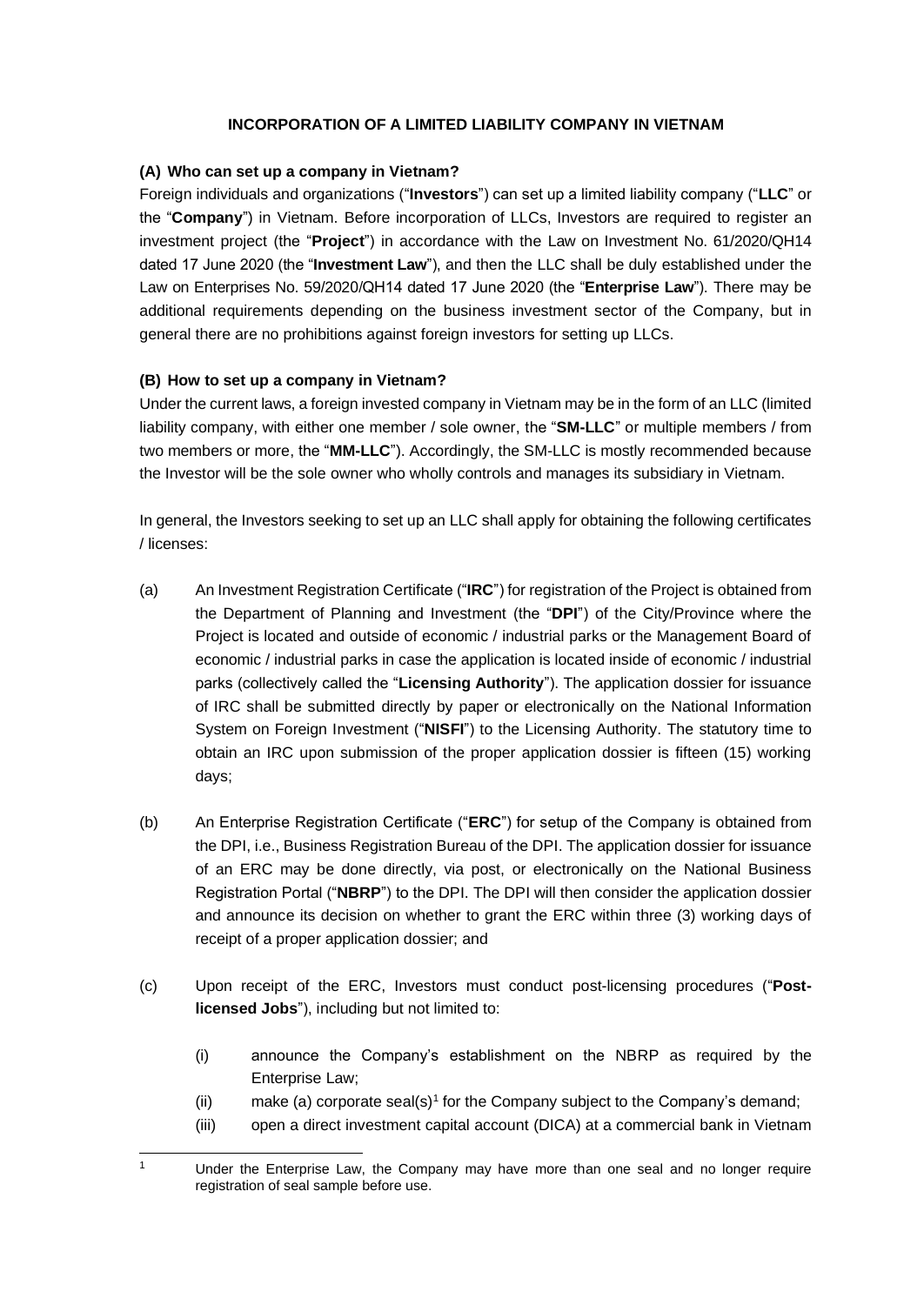for capital contribution by the Investor as required by the laws; and

(iv) open and activate an enterprise account online on the NISFI for reporting periodically implementation of the Project, including the first report on status of investment capital once paid-up in full.

#### **(C) Which documents are needed?**

Apart from documentation drafted by local advisors/ lawyers, the following are the common documents required to bind a conventional application for the establishment of a LLC by individuals or organizations as Investors. These documents may differ slightly based on the kind of Investors:

| No. | Docs required to be prepared by Investors                                                               | Docs required to be prepared<br>by          |
|-----|---------------------------------------------------------------------------------------------------------|---------------------------------------------|
|     | as an organization                                                                                      | Investors as an individual                  |
| 1.  | Certificate of Incorporation or an equivalent                                                           | Passport of Investors                       |
|     | document that can certify the legal status                                                              |                                             |
| 2.  | Memorandum and Articles of Association                                                                  | N/A                                         |
| 3.  | Register of director(s) or an equivalent                                                                | N/A                                         |
|     | document that can identify responsible                                                                  |                                             |
|     | director(s) to pass decision/ resolution to                                                             |                                             |
|     | incorporation of an LLC in Vietnam                                                                      |                                             |
| 4.  | Passport of key personels for managing and controlling the Project and the Company in                   |                                             |
|     | Vietnam                                                                                                 |                                             |
| 5.  | Audited financial reports in two recent years.                                                          | N/A                                         |
|     | Accordingly, total assets and profit after tax                                                          |                                             |
|     | shall be at least equal to an amount of total                                                           |                                             |
|     | invested<br>capital and capital<br>be<br>to                                                             |                                             |
|     | contributed to the Project respectively                                                                 |                                             |
| 6.  | In case the audited financial reports are not                                                           | Bank statement issued by any bank (local    |
|     | and/or<br>insufficient.<br>available<br>bank<br>a                                                       | or overseas banks) as long as it shows that |
|     | statement on balance of account will be                                                                 | account owner is the Investor. The balance  |
|     | alternative, in which the balance must be                                                               | of account should be at least equal to an   |
|     | shown at least equal to an amount of total                                                              | amount of total invested capital of the     |
|     | invested capital of the Project                                                                         | <b>Project</b>                              |
| 7.  | Memorandum of Understanding (MOU) or lease agreement for premises to be used as                         |                                             |
|     | location of the Project as well as head office of the Company. The premises must be a                   |                                             |
|     | physical office / working space, at least $1 - 2$ fixed seats                                           |                                             |
| 8.  | Landlord/ lessor's documents to show their right to lease the premises, including:                      |                                             |
|     | Certificate of ownership or duly use right in respect of the premises to be leased/ sub-<br>leased; and |                                             |
|     | Enterprise registration certificate of the landlord/lessor (in case of legal entity).                   |                                             |

The documents from No. 1 to No. 5 in the table above are requested to be consularized properly in home country of Investors before submitting to the Licensing Authority. Consularization involves the following steps:

Step 1: To have the documents certified by Notary Public Office at home country / living country;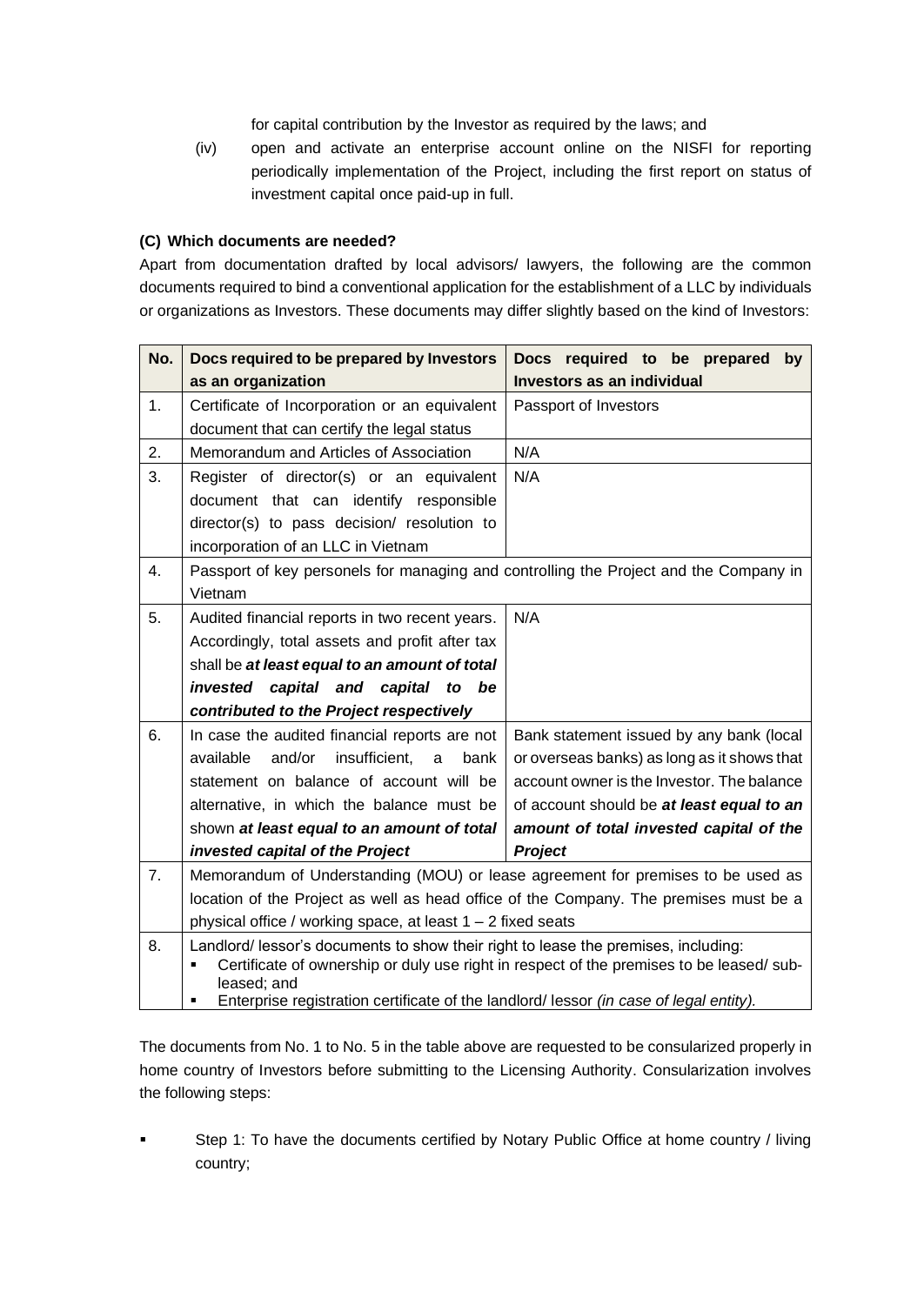- **•** Step 2: To have the documents (certified in Step 1) legalized by the Ministry of Foreign Affairs of home country/ living country; and
- Step 3: To have the documents (legalized in Step 2) finally consularized the Vietnamese Embassy/General Consulate of Vietnam at home country/ living country.

### **(D) Information needed for the preparation of the incorporating documents**

- a. A request for enterprise registration shall contain the following particulars:
	- i. Name of the enterprise
	- ii. Address of the head office of the enterprise; telephone number, facsimile number, email (if any).
	- iii. Lines of business.
	- iv. Charter capital;
	- v. Information about registration of tax.
	- vi. Proposed number of employees.
	- vii. Full name, signature, contact address, nationality, and details of the personal legal document with respect to the legal representative of the LLC.
- b. The charter of a company shall contain the following main contents:
	- i. Name and head office address of the company; names and addresses of branches and representative offices (if any);
	- ii. Lines of business;
	- iii. Charter capital;
	- iv. Full names, contact addresses and nationalities of the company owner or of members. Capital contribution portion and its value for each member;
	- v. Rights and obligations of members;
	- vi. Organizational and managerial structure;
	- vii. Number, managerial positions and rights and obligations of legal representatives of the enterprise; allocation of rights and obligations of legal representatives in accordance with law where the company has more than one legal representative;
	- viii. Procedures for passing decisions of the company; rules for resolution of internal disputes;
	- ix. Bases and methods of determining wages, remuneration and bonuses of managers and inspectors;
	- x. Circumstances in which a member has the right to require the company to redeem its capital contribution portion;
	- xi. Rules for distribution of after-tax profit and dealing with losses in the business;
	- xii. Circumstances for dissolution, procedures for dissolution and procedures for liquidation of the assets of the company;
	- xiii. Procedures for amendment of or addition to the charter of the company.
	- xiv. The charter of the company upon enterprise registration must contain full names and signatures of the following persons:
		- 1. The company owner being an individual or the legal representative of the company owner being an organization in the case of a one [single] member LLC;
		- 2. The member(s) being individual(s) and the legal representative(s) or the authorized representative(s) of the member(s) being